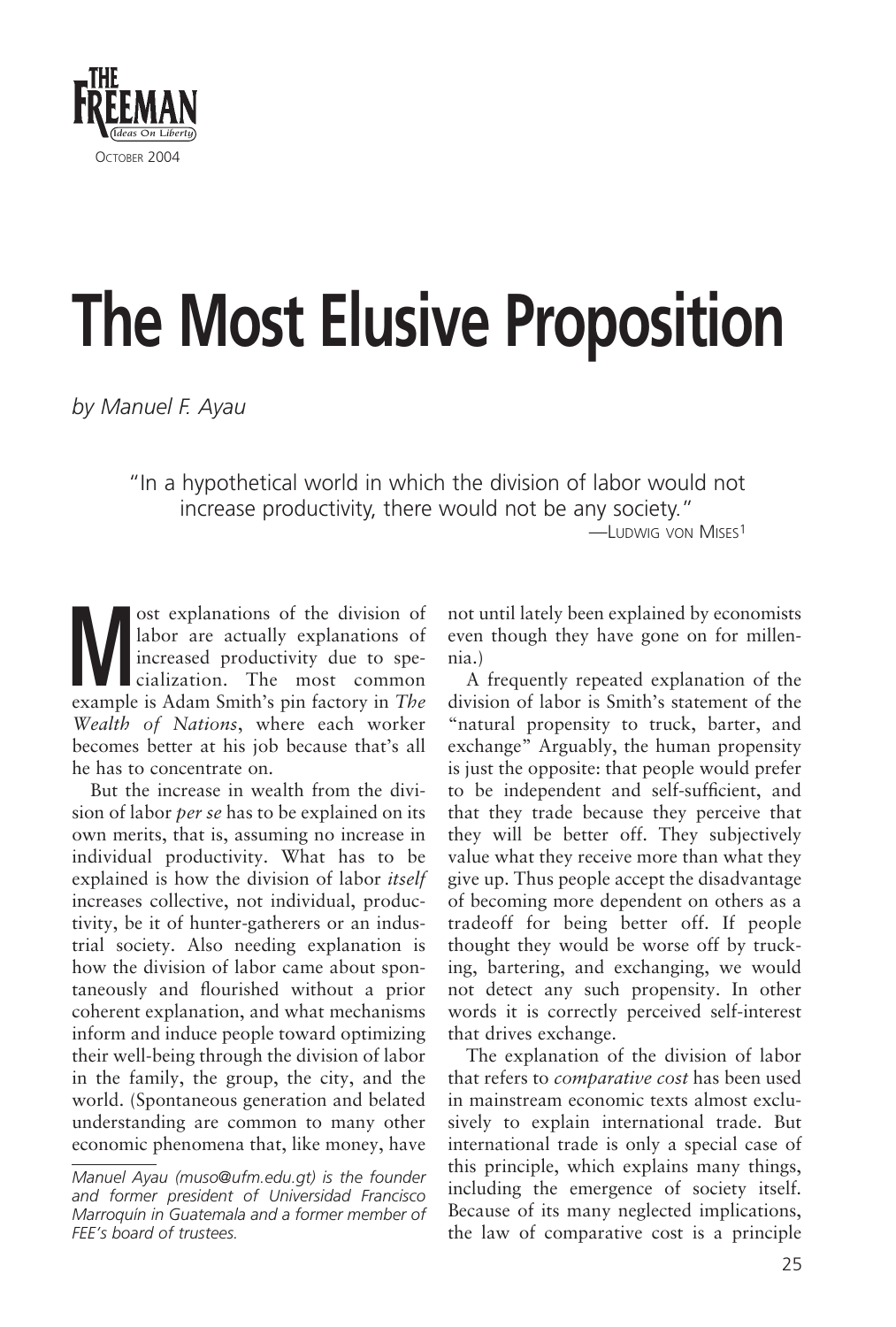that deserves more attention, especially in the economics texts, for, after all, the essence of the rest of the textbooks is no more than an elaboration of how this division of labor is spontaneously coordinated by market prices, money, and so on. It is unfortunate that in the overwhelming majority of textbooks, the division of labor is largely taken for granted. So, unsurprisingly, it is a rare student who can explain how people gain by exchange, without recourse to the increased productivity of specialization.

Some explanations of trade rely on the fact that people differ in their subjective valuations and so when they trade, they relinquish something they value less than what they get in return. True enough. But in this explanation, the amount of physical output does not increase; it only changes hands. We are not told how the division of labor itself increases real, valued output without an increase in individual productivity. So let's give it a try with simple numbers.

Assume two parties in the worst case: one participant is less productive than the other in everything. This assumption is necessary to explain why the more productive party cooperates with the less productive party. (As will become clear, the sole exception would be the case in which the former is equally better endowed in every task.)

Peter and Paul require only bread (B) and garments (G). Peter makes bread twice as fast and garments three times as fast as Paul. Note that Peter's superiority over Paul is greater in making garments than it is in making bread. That is what is meant by comparative (as opposed to absolute) advantage.

Let's now see what their respective cost differences for the two products leads them to do. In looking at the results, we assume that their productivity does not increase as a result of the division of labor, or specialization. We will indicate the productivity of each according to how many loaves of bread and how many garments they can make in 24 hours. (As Mises wrote: "The theorem of comparative cost . . . does not deal with value or with prices. . . . [W]e can content ourselves with comparing only physical input and physical output."2)

## **PRODUCTION** *WITHOUT* **DIVISION OF LABOR**

| PFTFR                        |                                          | PAUL |                 |  |  |
|------------------------------|------------------------------------------|------|-----------------|--|--|
|                              | 12 hrs. $12$ hrs.                        |      | 12 hrs. 12 hrs. |  |  |
|                              | 12 Bread 6 Garments   6 Bread 2 Garments |      |                 |  |  |
| TOTAL PRODUCTION: $18B + 8G$ |                                          |      |                 |  |  |

Note that their rate of substitution (or opportunity cost) is different: for Peter, one garment equals two loaves of bread; that is, in the time it takes him to make one garment he can make two loaves, or the opportunity cost of one garment is two loaves. By the same standard, Paul forgoes three loaves for every garment he makes. That difference in opportunity costs represents a potential for gains from trade for each party.

Now let's look at the results of Peter and Paul's cooperation.

**PRODUCTION** *WITH* **DIVISION OF LABOR**

| PFTFR                        |                                          | PAUL    |          |  |  |
|------------------------------|------------------------------------------|---------|----------|--|--|
| 8 hrs.                       | 16 hrs.                                  | 24 hrs. | $0$ hrs. |  |  |
|                              | 8 Bread 8 Garments   12 Bread 0 Garments |         |          |  |  |
| TOTAL PRODUCTION: 20 B + 8 G |                                          |         |          |  |  |

Not bad: production under a division of labor increased by two loaves of bread, without changing individual productivity or total time. The only change was in the way they allocated their time according to comparative advantage. Peter now has more garments than before and Paul has more bread, leaving them opportunities for exchange. Paul can now trade five of his loaves for two of Peter's garments, leaving them each with the same number of garments as *before* they divided the labor, but with an *additional loaf of bread*—for the same amount of effort. Thus each is better off than before.

We can also look at this picture in terms of time gained. To Peter, the extra loaf of bread represents one hour—the time it would have taken him to bake it. To Paul, the loaf represents two hours. They can now